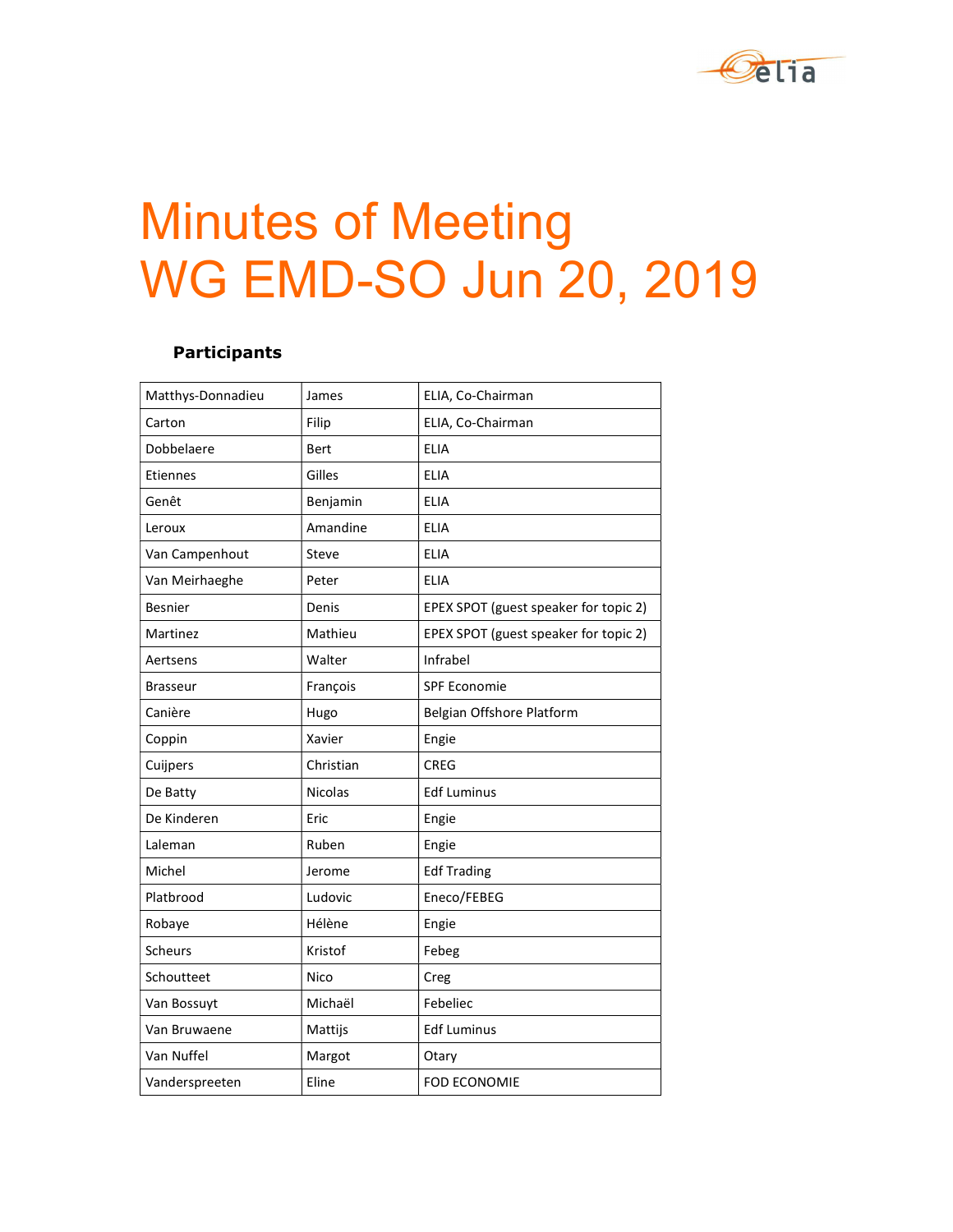

## 1. AGENDA

European Market Design

- 1. Intraday design on Nemo Link
- 2. EPEX SPOT: decoupling on 7/06
- 3. CEP 70%: state of play for Belgium and in EU
- 4. CORE: long-term capacity calculation and splitting rules

System Operation

5. Update regarding emergency & restoration

## 2. REPORT

J. Matthys-Donnadieu opens the meeting by welcoming all participants, and in particular guest speakers D. Besnier and M. Martinez from EPEX SPOT who join the meeting to provide feedback on the recent partial decoupling event.

No remarks have been received on the MoM from the Apr  $23<sup>rd</sup>$  meeting, the MoM are approved.

The proposed agenda for today's meeting is approved.

#### 1. Intraday design on Nemo Link

G. Etienne presents the introduction of the ID explicit product on the BE-GB bidding zone border. It concerns a first version aiming to have a pragmatic solution implemented by end of year.

The planning is a best estimate, driven by a regulatory track, whilst the potential impact of external factors (Brexit etc.) is to be monitored.

Public consultation will be held in July.

A question is raised why a neutralization time of 75 min is applied whilst on other bidding zone borders a 60 min window is applicable. Elia clarifies this is due to the current limitation in the UK grid code, and notes the point down for potential improvement in future versions.

A question is raised about the exact timing of the bidding window. Elia clarifies this timing is set to 25 min.

Market parties welcome this development.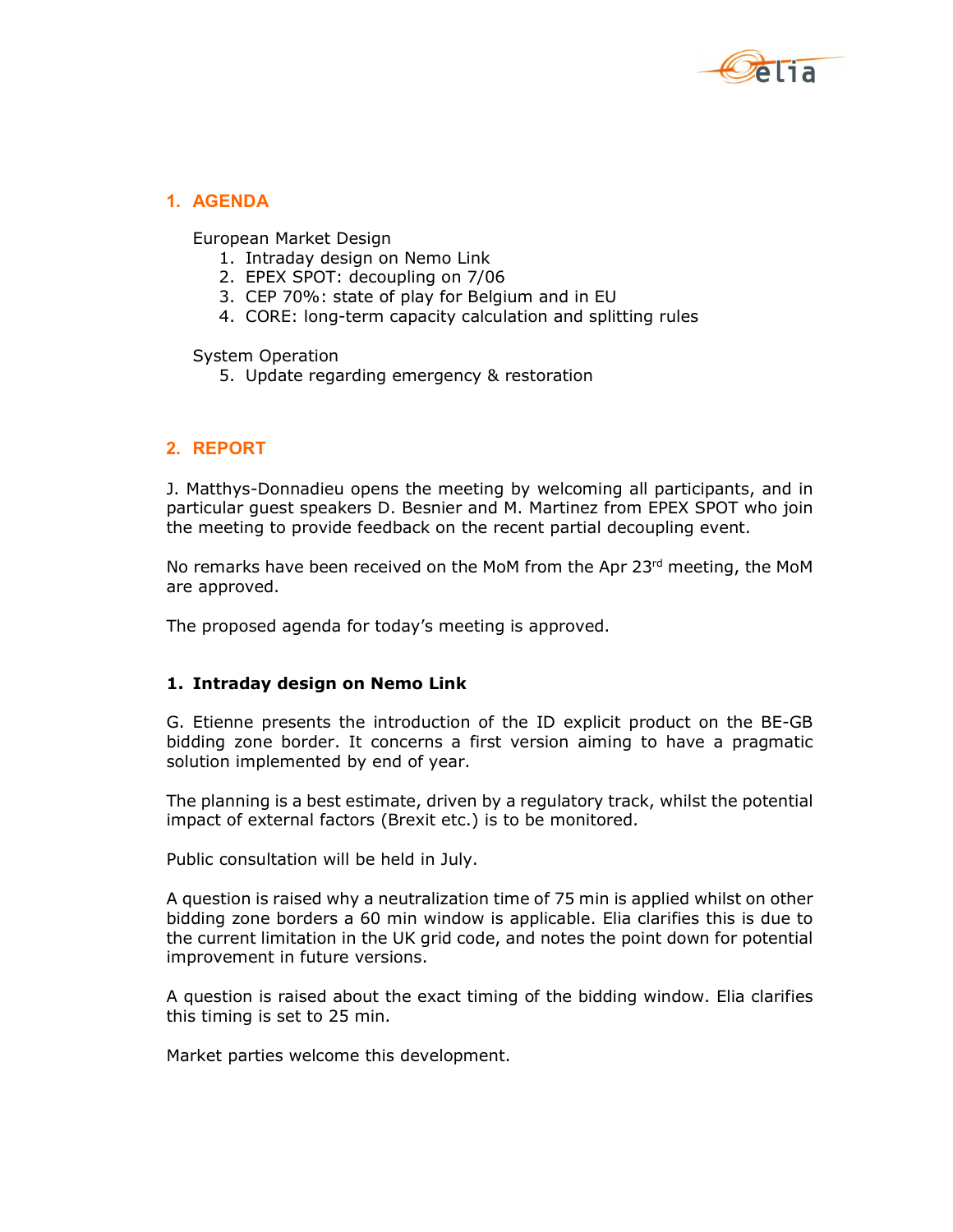

### 2. EPEX SPOT: decoupling on June 7th

D. Besnier and M. Martinez describe the root causes of the incident and the corrective measures that have been taken.

Questions are raised on the events that lead to the partial decoupling:

- What was exactly the error with the order? D. Besnier explains a bad attribute (order type) caused the issue. There is no suspicion that this was done intentionally. This attribute had to be changed before the order could be cancelled and synchronization could be achieved between trading and auction module;
- Why hasn't the order been automatically rejected? D. Besnier explains this was a bug in the system, which has now been fixed.

A debate follows on the publication of erroneous local auctions results with very high prices in Belgium:

- Febeliec formally states it strongly regrets this as it undermines the robustness of the pricing, and urges everyone to look into the procedures to identify and implement improvements. Today is the start of a longer debate on what happened;
- Infrabel questions why the high prices hitting the 3000  $\epsilon$ /MWh cap and thus indicating scarcity – didn't send off alarm bells, why Belgium has been impacted more compared to other countries, and if it wouldn't be relevant to publish also information on production and load? J. Matthys-Donnadieu informs that production and load data is available on Elia's website, moreover the objective must be to avoid publishing erroneous prices. D. Besnier confirms that EPEX procedures have been updated to include an additional manual check of auction results, and will verify if there can be a deeper investigation on how the reduced order book led to the high prices in Belgium;
- Otary asks if it is possible to ex-post simulate what the price would have been if the error had not occurred? D. Besnier replies that EPEX need to check internally if it's possible/relevant or not;
- Otary questions if the final published price is correct given a lot of hours with negative prices in Belgium. Some reactions that in low load (Saturday) – high wind conditions negative prices can occur.

Furthermore, the link with MNA is briefly discussed:

- CREG asks what is foreseen to ensure that order books of NP & EPEX are shared following MNA go-live. It is clarified that in case one NEMO is decoupled from the system, the other NEMO which remains coupled is still active setting a price.
- Engie comments that in UK the partial decoupling resulted in two prices, one for EPEX and one for NP;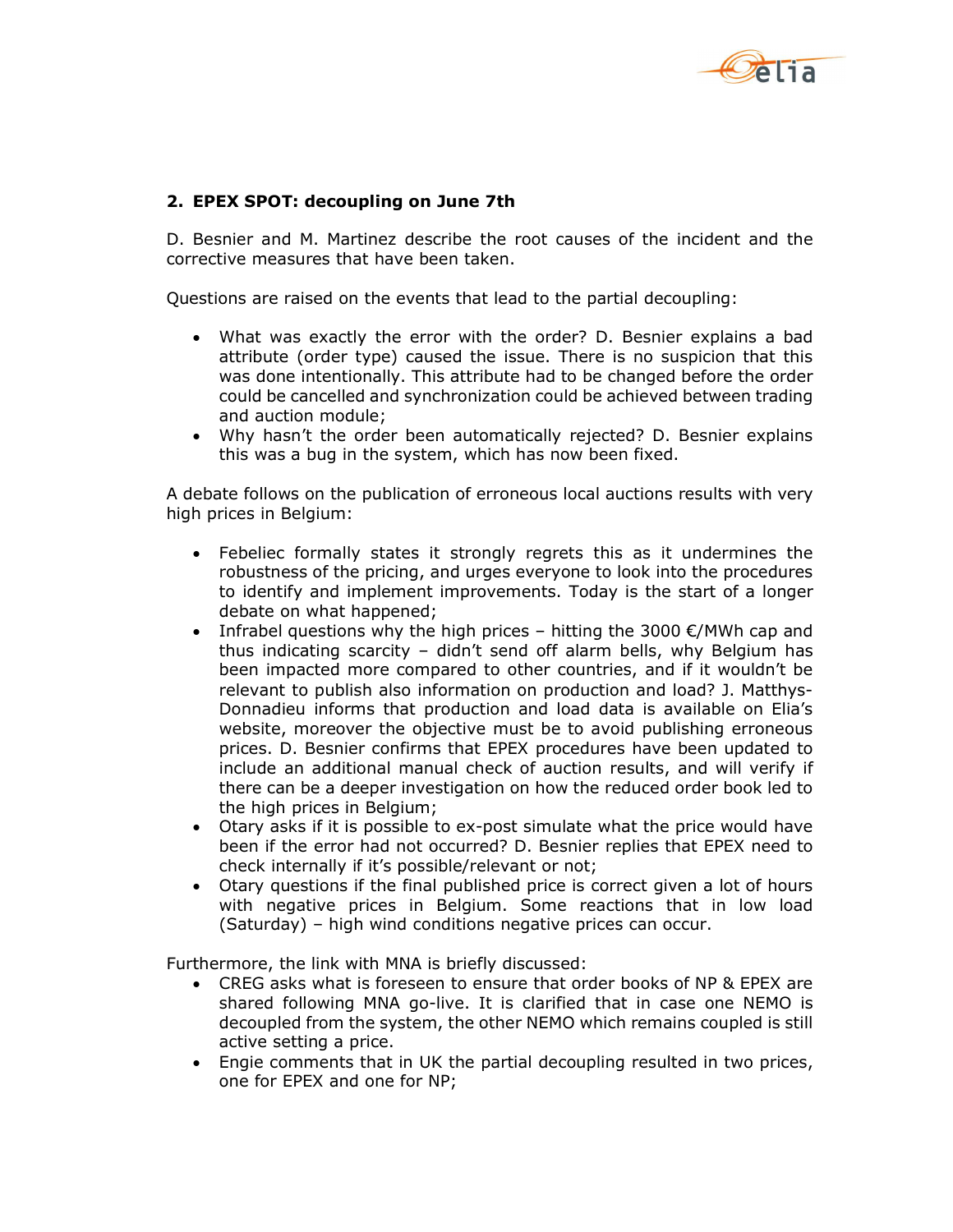

 Elia comments that in Belgium the reference price is the weighted average of the prices of all NEMOs, and that generally the changes brought by MNA can be consulted in the relevant decision documents of CREG.

Market parties support the elaboration of further measures as presented by EPEX.

J. Matthys-Donnadieu concludes this topic by thanking D. Besnier and M. Martinez for sharing their insights on this unfortunate event, and highlights the importance of the measure on improving communication.

#### 3. CEP 70%: state of play for Belgium and in EU

S. Van Campenhout presents the probable approach for Belgium with respect to the minimum threshold for capacity of 70% as embedded in the Clean Energy Package.

The envisioned approach consists of targeted derogations dealing with the impact of loopflows and long-duration outages for works, whilst the result of how ad hoc situations have been dealt with is evaluated via compliance monitoring.

A question is raised on how the derogations will define the capacities to be made available. Elia explains its view that derogations can be designed as a 'rule book', where the rules define the conditions under which the derogation can be applied whilst the evaluation of the need to actually apply it and the resulting capacity value is part of the coordinated capacity calculation process. Such 'rule book' approach is considered as a more efficient application of derogations (maximize capacity taking into account latest available information) compared to defining ex-ante capacity targets, since the latter would by nature be more conservative.

An overview is given on the compliance discussion on EU level, and on the expected milestones after summer.

A question is raised on what CEP prescribes in terms of transparency / public consultation of action plans and derogations. Elia clarifies CEP does not entail an obligation to publically consult on action plans (Member State responsibility) nor derogations (NRA responsibility). Hence the initiative from Elia to inform its stakeholders about the approach for Belgium. In addition, it is assumed that CREG's default consultation procedure will apply.

Market parties welcome this transparency.

#### 4. CORE: long-term capacity calculation and splitting rules

B. Dobbelaere presents the work being done in CORE on long-term capacity calculation and splitting rules.